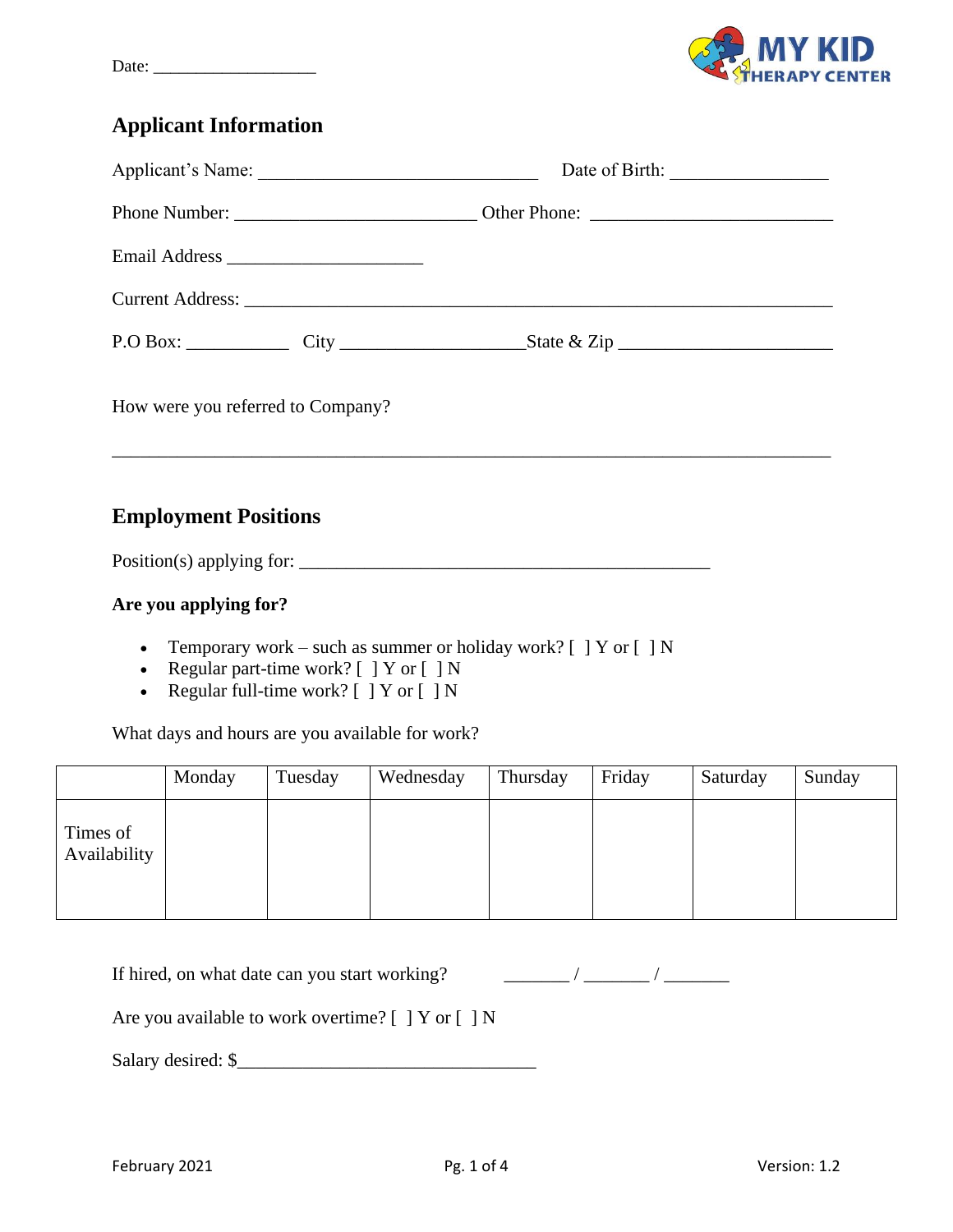## **Personal Information:**

Have you ever applied to / worked for Company before? [ ] Y or [ ] N If yes, please explain (include date):

Do you have any friends, relatives, or acquaintances working for Company? [ ] Y or [ ] N If yes, state name  $&$  relationship:

If hired, would you have transportation to/from work?  $[ | Y \text{ or } [ | ]$  N

Are you over the age of 18? (If under 18, hire is subject to verification of minimum legal age.)  $[$   $]$   $Y$  or  $[$   $]$   $N$ 

If hired, would you be able to present evidence of your U.S. citizenship or proof of your legal right to work in the United States? [ ] Y or [ ] N

If hired, are you willing to submit to and pass a controlled substance test?  $[ \ ]$  Y or  $[ \ ]$  N

Are you able to perform the essential functions of the job for which you are applying, either with / without reasonable accommodation? [ ] Y or [ ] N

If no, describe the functions that cannot be performed

\_ *(Note: Company complies with the ADA and consider reasonable accommodation measures that may be necessary for eligible applicants/employees to perform essential functions. It is possible that a hire may be tested on skill/agility and may be subject to a medical examination conducted by a medical professional.)* 

Have you ever been convicted of a criminal offense (felony or misdemeanor)? [ ] Y or [ ] N

If yes, please describe the crime - state nature of the crime(s), when and where convicted and disposition of the  $case.$ 

*(Note: No applicant will be denied employment solely on the grounds of conviction of a criminal offense. The date of the offense, the nature of the offense, including any significant details that affect the description of the event, and the surrounding circumstances and the relevance of the offense to the position(s) applied for may, however, be considered.)*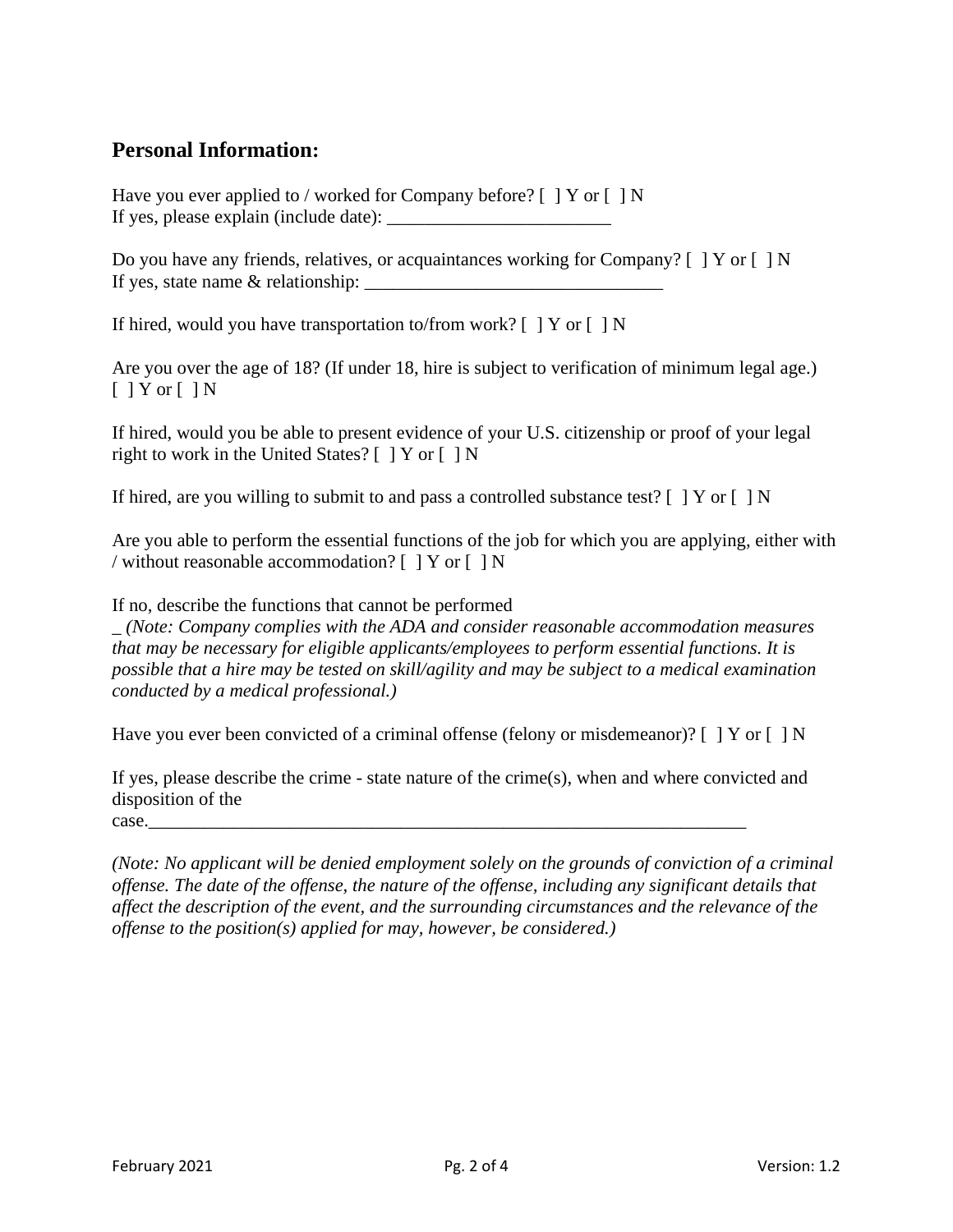## **Previous Experience**

| Responsibilities: |  |
|-------------------|--|
|                   |  |
|                   |  |
|                   |  |
|                   |  |
| Responsibilities: |  |
|                   |  |
|                   |  |
|                   |  |
|                   |  |
|                   |  |
| Responsibilities: |  |
|                   |  |